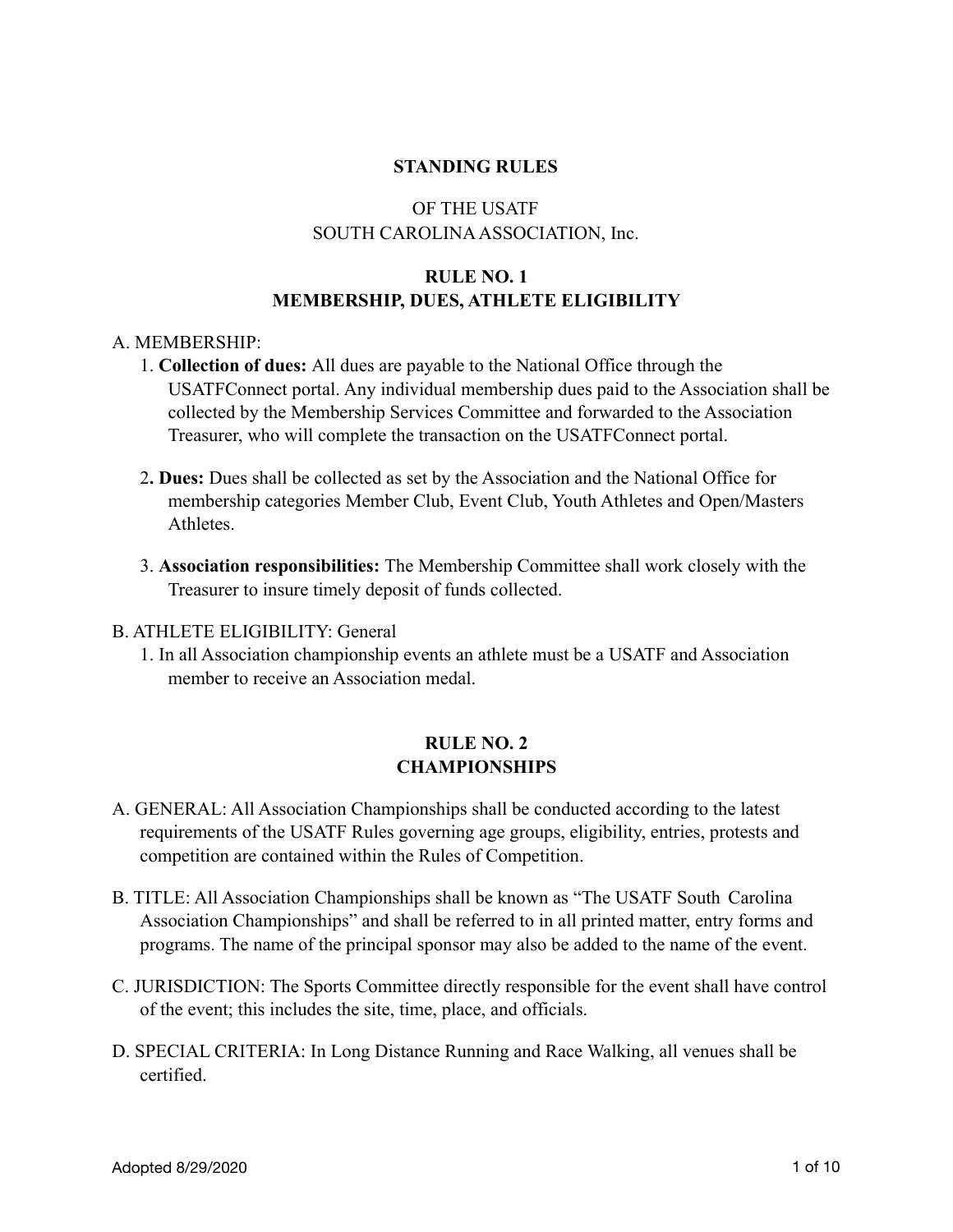- E. FINANCES: All entry fees and late fees for Championship Events shall be retained by the USATF South Carolina Association.
- F. REPORTS: Within thirty (30) days after the event a post event report shall be issued to the President of the Association. The report of the competition detailing scores and any record claims should accompany the post event report in accordance to the rules of USATF.
- G. RECORDS: The organization that conducts the event shall have on hand all forms and measuring equipment required to execute a claim of record. The Officials in charge shall familiarize themselves with the forms and action required to certify such claim.

# **RULE NO. 3 DELEGATES**

# A. CREDENTIALS FOR VOTING DELEGATES:

1. Member Clubs shall, at least 10 days prior to the annual meeting, submit their membership list, identifying the delegates voting as a Club or Organizational member and their alternates, to the Credentials Committee. The list submitted shall contain the USATF membership numbers for each delegate and alternate. The Member Club may submit as many alternates as the number of delegates that they are entitled under Article 9 of the by-laws. The Credentials Committee shall check each voting delegate and seat them at the Annual Meeting.

 2. Individual unattached members, Club alternates and other Club members not identified as a voting Club delegate, may submit their names and membership numbers before the day of the meeting or at the time of the meeting.

3. An alternate may not substitute for a delegate once the delegate has been seated.

## B. SELECTION OF DELEGATES TO THE NATIONAL USATF CONVENTION:

 1. **Automatic Delegates:** The President, and all Sports Committee Chairs shall be delegates to the National Convention. The President shall be the head of the delegation, and should the President decide not to attend, the President shall select another member of the delegation to be the chair.

 2**.** Additional Delegates may be selected by the delegates named under Rule 3.B.1 from a list of members supplied by the Member Clubs and other individual members with primary consideration given to the USATF guidelines regarding the minimum criteria for the association to include athletes, coaches and officials in the delegation. Such appointments shall be made at least 60 days prior to the National Convention and published so as to inform the general membership at least 30 days prior to the National Convention.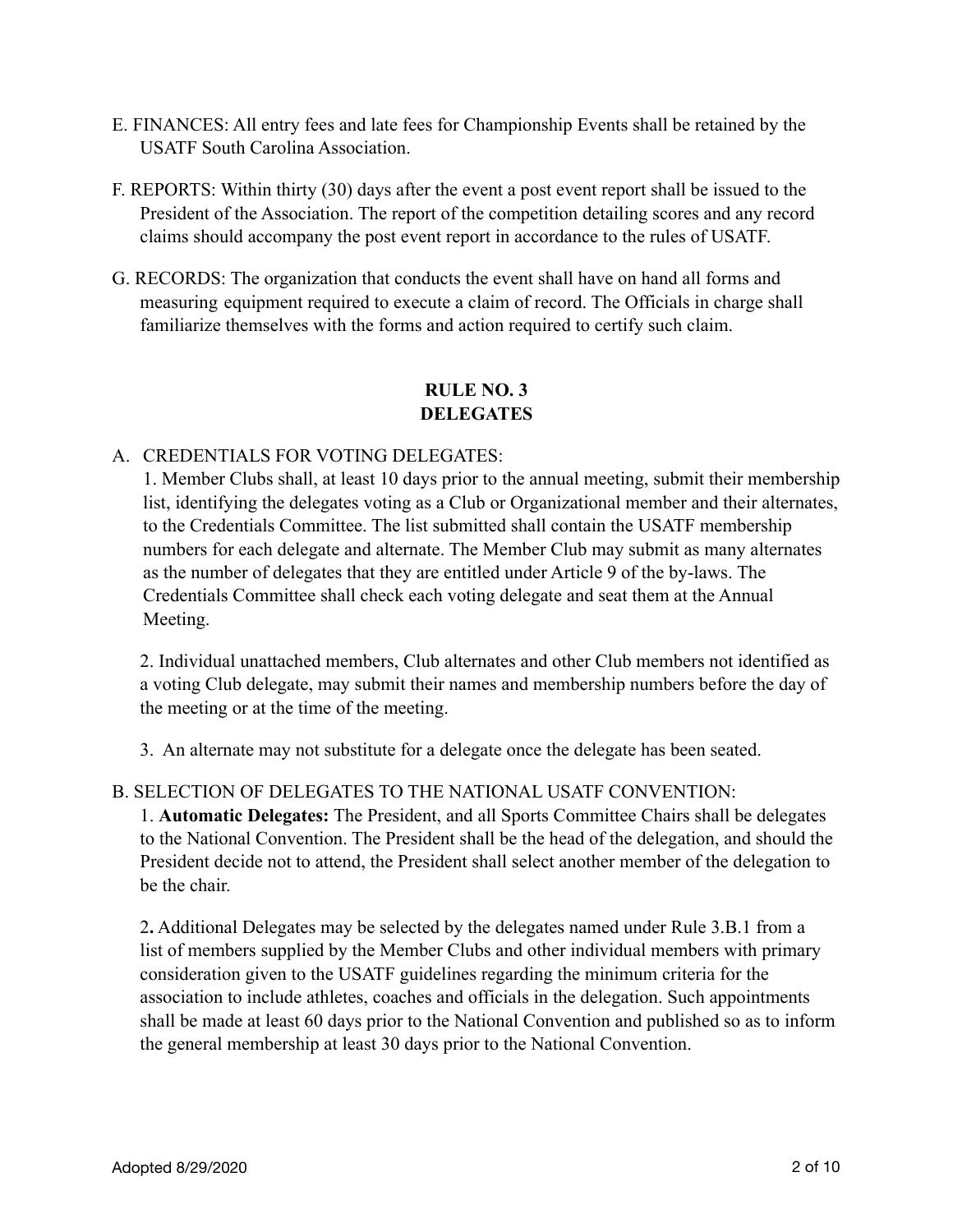## **RULE NO. 4 MEETINGS OF THE ASSOCIATION**

### A. WHEN HELD:

 1. The Annual Meeting and Special Meetings of the Association shall, to the extent possible, be held on Saturday or Sunday to insure maximum participation by all members.

 2. The Annual Meeting shall be held at the call of the President. This meeting will be held during the month of August so that the membership may plan well in advance to attend.

## **RULE NO. 5 FORMAL GRIEVANCES AND DISCIPLINARY PROCEEDINGS**

- A. JURISDICTION: This Association shall have jurisdiction over all disciplinary and formal grievance proceedings relating to matters that arise within the boundaries of the Association, except sexual misconduct allegations and doping violations which shall be under the jurisdiction of USATF. All penalties imposed by an Association shall be effective only within the jurisdiction of that Association.
- B. ASSOCIATION ARBITRATION PANEL: The following shall apply to the appointment and conduct of the Association Arbitration Panel (AAP):
	- 1. **Members:** The Association Arbitration Panel shall consist of three (3) members a chair, an at-large member, and an athlete member. There shall also be a first alternate, second alternate, and additional alternates who may be appointed from time to time when any of the three members of the AAP are not available. Members of the AAP shall not be members of the Association Board or Executive Committee.
	- 2. **Appointments**: Appointments shall be made by the President with the approval of the Association Board. The appointments shall be duly reflected in the minutes of a properly convened Board meeting.
	- 3. **Terms**: Terms shall commence on January 1 of each even-numbered year.
	- 4. **Removal**: Members and alternates may be removed for good cause by majority vote at the Association's Board. Good cause may include, but is not limited to the following: a. Dilatory practices: A AAP members who causes or permits delays in the hearing process; and/or

b. Failure to follow procedures: An AAP member who disregards or fails to apply the hearing procedures or other provisions set forth in the Association Bylaws, Association Regulation, USATF Rules, USATF Bylaws, and/or USATF Regulations.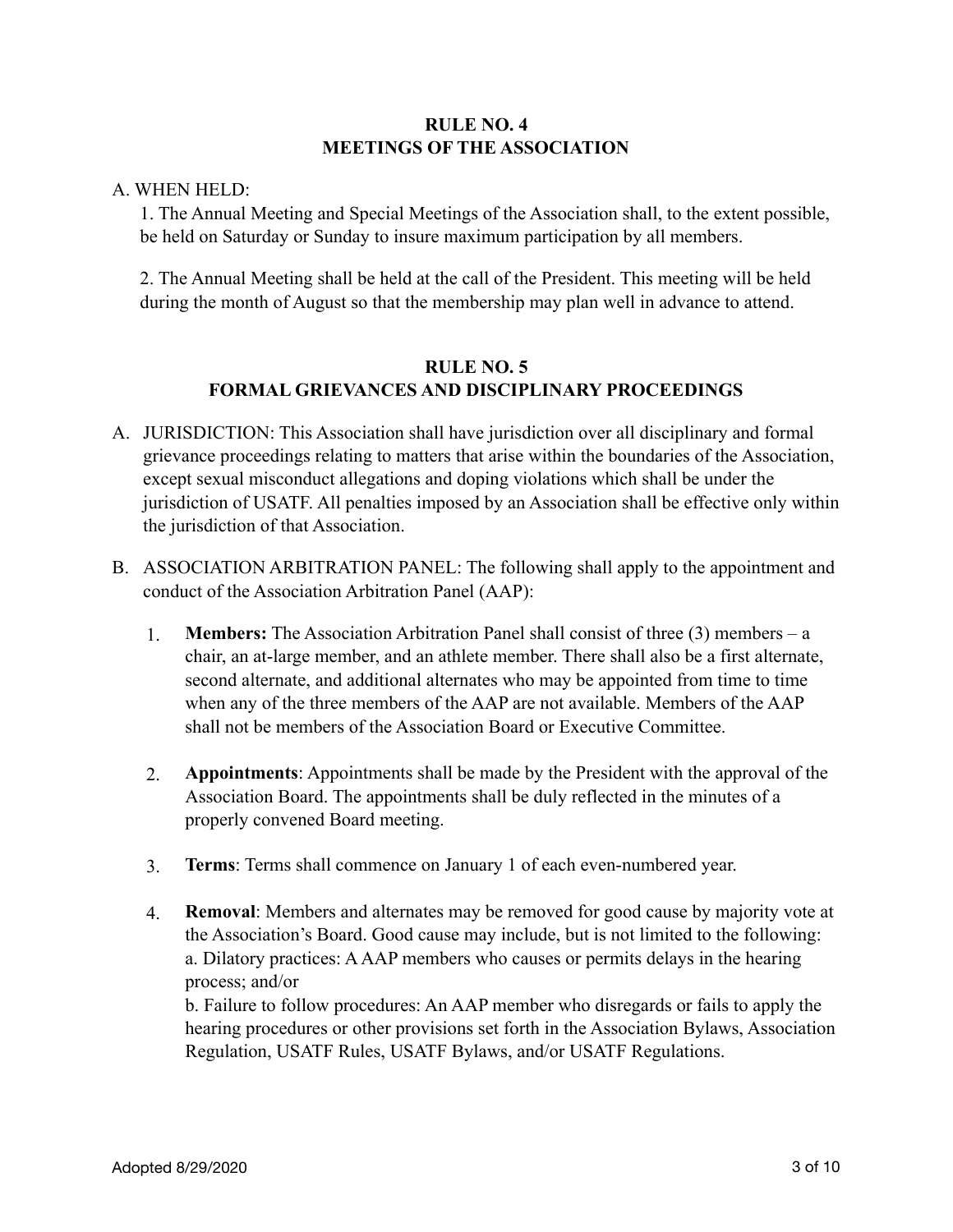- C. GRIEVANCES: A grievance may involve any matter, other than sexual misconduct and doping offenses, within the cognizance of USATF that occurs in the jurisdiction of this Association:
	- 1. **Grievance Complaints**: A Grievance Complaint shall state the following:
		- a. Detrimental conduct: Conduct detrimental to the best interests of Athletics, USATF, USATF South Carolina has taken place: or
		- b. USATF violations: A violation of any of USATF's Bylaws or Operating Regulations and/or of a violation of any of USATF South Carolina's Bylaws or Operating Regulations has occurred.
	- 2. **Parties**: Grievance Complaints may be filed only by and against individuals or entities which were at the time that the conduct complained of occurred, and at the time the Complaint is filed, members, directors, or officers of USATF or otherwise subject to the jurisdiction of USATF South Carolina. A non-member, former director, or former officer of USATF South Carolina shall be subject to the jurisdiction of USATF South Carolina for the purpose of defending against a Grievance Complaint for an incident that occurred while he or she was a member, a director, or officer of USATF South Carolina or otherwise subject to the jurisdiction of USATF South Carolina. A Grievance Complaint may only be filed by a person or entity affected by the issues raised in the complaint: and
	- 3. **Time Limit**: Grievance Complaints must be filed within one (1) year from the time the complaining party knew or should have known of the act giving rise to the Complaint.
- D. DISCIPLINARY MATTERS: USATF South Carolina shall have the authority to discipline any member who, by neglect or by conduct, acts in a manner subject to discipline pursuant to Standing Rule 5 D-l below.
	- 1. **Activities subject to discipline**: USATF South Carolina may discipline any member who, by neglect or by conduct:
		- a. **Detrimental conduct**: Acts in a manner detrimental to the purposes of USATF, USATF South Carolina, or Athletics;
		- b. **USATF, IAAF, and Sports Act violations**: Violates any of the Bylaws, Operating Regulations, or Competition Rules of USATF or the IAAF, or violates the Sports Act;
		- c. **Eligibility violations**: Violates the rules of eligibility for Athletics:
	- 2. **Time Limit**: Disciplinary proceedings must be requested within one (1) year from the time the complaining party knew or should have known of the issue giving rise to the request for a disciplinary hearing.
- E. RIGHTS OF PERSONS OR ENTITIES: In all matters subject to the Regulation, all parties shall be provided with fair notice and an opportunity for a hearing prior to the adjudication or imposition of any penalty by the Association or AAP. All parties:
	- 1. **Representation**: May be represented in any disciplinary, grievance, or Association proceeding by a person(s) who may (but need not) be an attorney;
	- 2. **Right to appeal**: May appeal any adverse decision in accordance with this Regulation:
	- 3. **Attendance at hearing**: May be present at any hearing; and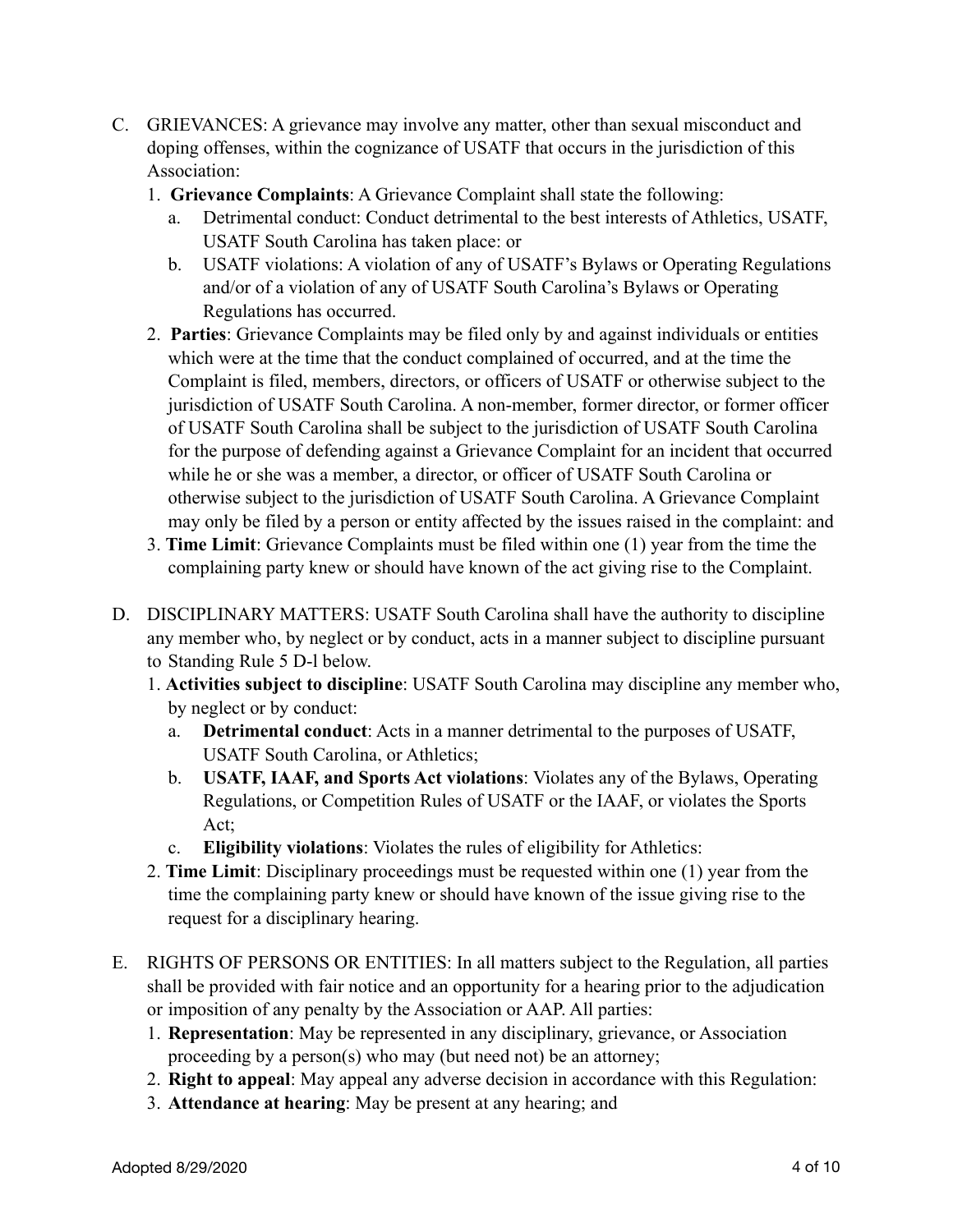- 4. **Presenting and challenging evidence**: Shall have the right to present evidence and witness testimony and to cross-examine witnesses testifying against him, her or it.
- F. INITIATION OF PROCEEDINGS: Formal grievance shall be initiated as follows:
	- 1. **Grievance complaint filing procedures:**
		- a. **Filing location**: Complaints shall be filed with the Association President and Secretary. The Secretary shall forward a copy of the Complaint to each party charges in the Complaint.
		- b. **Language**: All documents filed and exchanged with respect to this Regulation shall be in English; provided, however, that an original document that is in a foreign language must be submitted along witan an English translation. The party submitting the document shall bear the cost of obtaining its translation which shall be conducted by a reputable translator or translation service. In the event of a challenge to the accuracy of a translated document, the panel chairperson may direct USASTF to order a translation of the document(s) in question and may allocate the cost of the translation to any party or all parties, as the panel deems appropriate;
		- c. **Basis for the Complaint**: The Complaint shall allege clearly the nature of the dispute and, where appropriate, state the specific violation of the Bylaws, Operating Procedures, Competition Rules, or Policies of USATF, USATF South Carolina, or the IAAF;
		- d. **Facts of allegation**: Factual allegations shall be separately stated in concise language with one allegation set forth in each numbered paragraph of the Complaint;
		- e. **Signature**: The Complaint shall be signed by the person filing the Complaint;
		- f. **Filing Fees**: A filing fee, at the amount specified by USATF for grievance appeals as of January 1 of the year in which the grievance is filed, must be paid by individuals filing a Complaint. The filing fee must be in the form of a certified check or money order made payable to the Association;
	- 2. **Failure to comply with Complaint procedures**: Complaints that fail to comply with the procedures outlined in this Regulation shall be returned to the filer with instructions explaining the deficiency. A returned Complaint may be re-filed within thirty (30) days of the initial filing. After thirty (30) days, the Complaint will be deemed abandoned;
	- 3. **Informal resolution of grievances**: Upon receipt of a Grievance Complaint, the President or his/her designee shall make every effort to resolve the dispute through informal means. In disputes pertaining to a specific sport discipline, the President or his/ her designee shall also confer with the chairperson of the sport committee for the discipline involved. All discussions related to the informal resolution of a complaint shall be confidential;
	- 4. **Formal resolution**: If the informal resolution of the complaint is unsatisfactory to any part, or if a party declines to pursue informal resolution, the party may request that the complaint be resolved by a formal hearing before an AAP panel;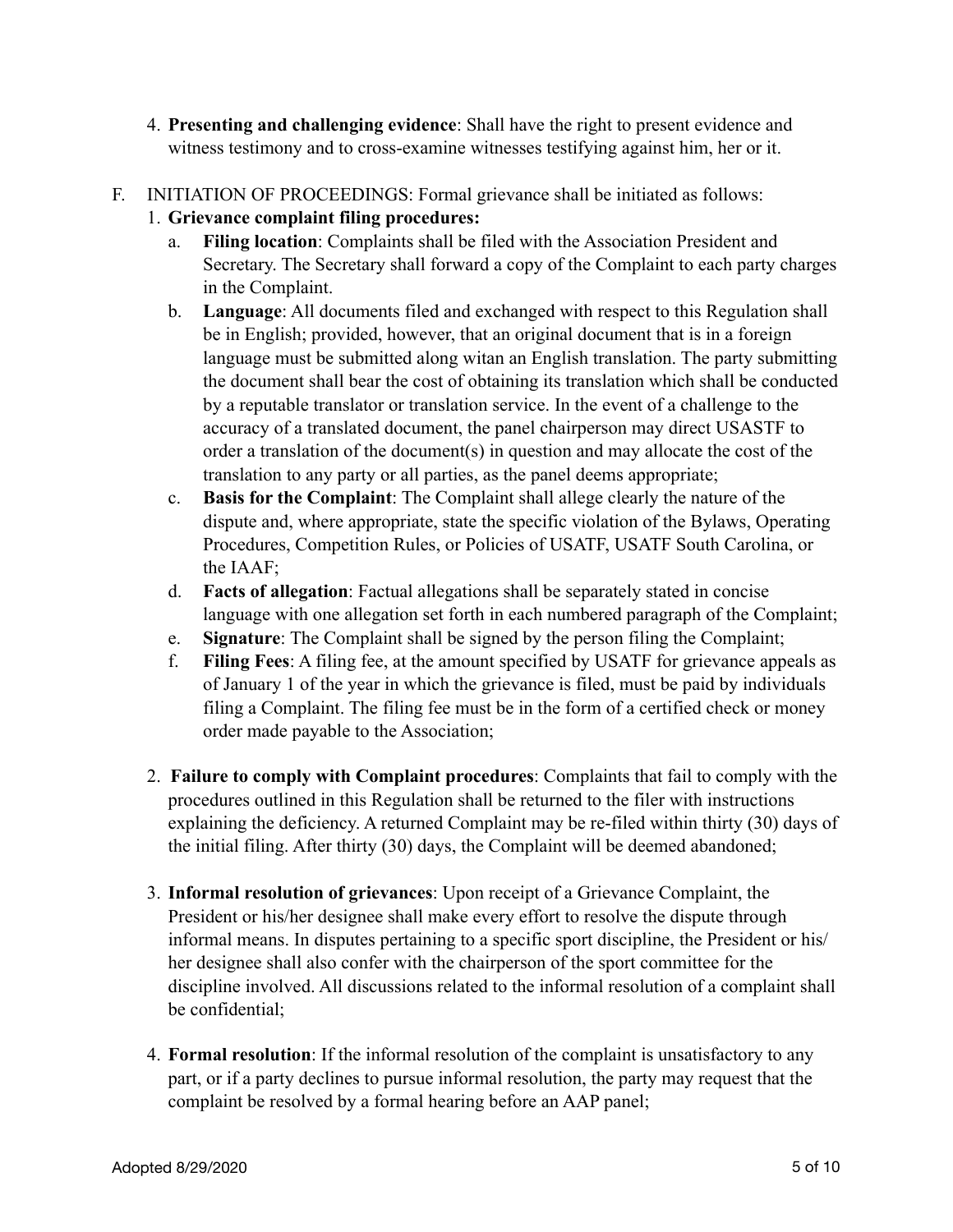- 5. **Hearing panel**: When one party has indicated that the matter cannot be resolved informally, the President or his/her designee shall coordinate the selection of a three person arbitration panel as detailed in Standing Rule 5-B. The arbitration panel should include at least one Active Athlete. One panel member will be selected as Chairperson with responsibilities to control and conduct the process. The arbitrators shall not be members of the Association Board or Executive Committee.
- G. NOTICE OF PROCEEDINGS: Within thirty (30) days of the commencement of a formal grievance all interested parties and the hearing panel shall be sent the following by the Association Secretary:
	- 1. **Documents**: A copy of the complaint or other documents giving rise to the proceeding with any attachments;
	- 2. **AAP Members and Contact**: The names of the hearing panel members and the address and telephone number of the panel's chairperson;
	- 3. **Association Bylaws**: A copy of the text of this Regulation of the USATF South Caroline Bylaws and any other relevant USATF Rule or Regulation; and
	- 4. **Other relevant documents**: A copy of any specifically identified document(s) related to the dispute.
- H. ANSWER: The person(s) or entity(ies) named in a Complaint (respondent(s)) must submit a written answer to the Association Secretary within thirty (30) days after receipt of the letter notifying respondents that a proceeding has been filed ("Notice of Proceeding"). A copy of the Answer shall be forwarded by the Secretary to the complainant (the party filing the Complaint) and the AAP panel. The failure of the respondent(s) to answer within thirty (30) days after the receipt of the Notice of Proceedings will be deemed a waiver by respondent of the opportunity to have a hearing or have an appeal of any adverse decision. Upon such failure, and after confirmation of the receipt of the Notice of Proceeding by all parties, the hearing panel may proceed in the absence of the respondent and may decide the matter with or without a hearing and with or without taking testimony and evidence, as it deems appropriate. If a party raises a hearing panel challenge under Standing Rule 5-I, the panel chair may extend the time to answer.
- I. CHALLENGE TO ARBITRATOR(S): Within fourteen (14) days following the receipt of the Notice of Proceedings any party to the hearing may challenge the seating of any AAP panel member, on the ground that the panel member may not be impartial. The panel chairperson may extend the time to answer if a panel member is challenged. Failure to bring a timely challenge against the seating of an AAP arbitrator constitutes a waiver of such challenge.
- J. HEARING PROCEDURES: The following procedures apply to formal grievance, and other hearings:
	- 1. **Pre-hearing conference call**: Within five (5) business days of the expiration of the arbitrator challenge the AAP panel chairperson shall conduct a pre-hearing conference by telephone conference call with all parties to discuss scheduling and procedural matters.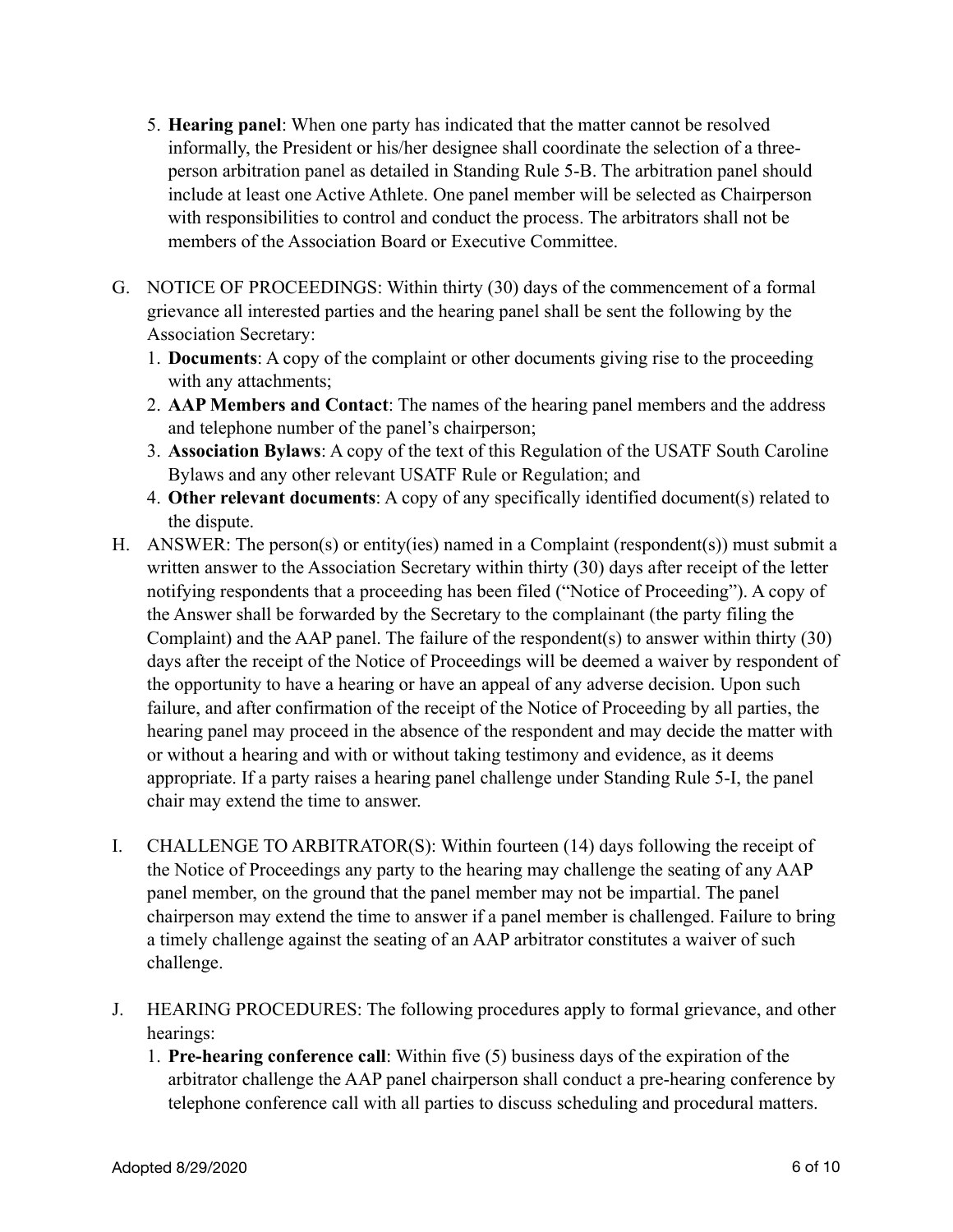- 2. **Date of Hearing**: Best efforts should be used to set a convenient time and date for all participants. The AAP hearing panel shall schedule the hearing to take place within thirty (30) days of the initial pre-hearing conference. The hearing date may be delayed beyond the thirty (30) days period only upon a showing to the AAP panel that s substantial injustice would otherwise occur.
- 3. **Location of Hearing:** Hearing shall be held in-person, unless good cause is shown to the AAP chairperson that holding the hearing by telephone conference call is in the best interest of the sport of Athletics.
	- a. **Reason for request for telephone conference call hearing**: If a party requests that the hearing be held by telephone conference call, such request shall be accompanied by a statement identifying the material reasons which the hearing panel should resolve in this venue.
	- b. **Deadline for request**: The telephone conference call hearing request must be submitted to the AAP chairperson within ten (10) business days of the receipt of the Notice of Proceedings. Failure to submit a telephone conference call hearing request during the above-described timeframe constitutes a waiver of the right to request a telephone conference call hearing.
- 4. **Delays**: If an interested party causes an unnecessary delay, the AAP panel may dismiss the proceeding or, at its discretion, rule against the party causing the delay. If the delay is the result of AAP panel inaction, the President or his/her designee may dismiss the panel and replace it with a new panel. If a party or the proceeding fails to appear at the hearing, then the AAP panel may make a ruling based on available information and the testimony of those present at the hearing;
- 5. **Evidentiary rules**: The rules of evidence generally accepted in administrative proceedings shall be applicable to the hearing; the formal rules of evidence shall not apply;
- 6. **Burden of proof**: The burden of proof is upon the complainant to prove by a preponderance of the evident that conduct described in Standing Rule 5-C-1 or 5-D-1 above has occurred;
- 7. **Hearing record**: An official transcript or recording is highly recommended for hearings conducted ay an Association. Any party to the proceedings may retain a court reporter or other competent individual to provide a transcript or recording of the hearing at the party's own expense. If made, such transcripts or recording shall become the official record of the proceedings and a copy shall be provided to all parties at their own expense; and
- 8. **Closed hearing**: Hearing shall be closed to the public. Witnesses shall attend hearing only as necessary to provide testimony.
- K. AAP DECISIONS AND OPINIONS: The following shall pertain to AAP final decisions and opinions rendered in hearings and appellate proceedings:
	- 1. **Scope of decision**: All AAP panel decisions shall be consistent with USATF, USATF South Carolina, and IAAF Rules and Regulations, and the Sports Act. If the implementation of an AAP panel decision and opinion would have a significant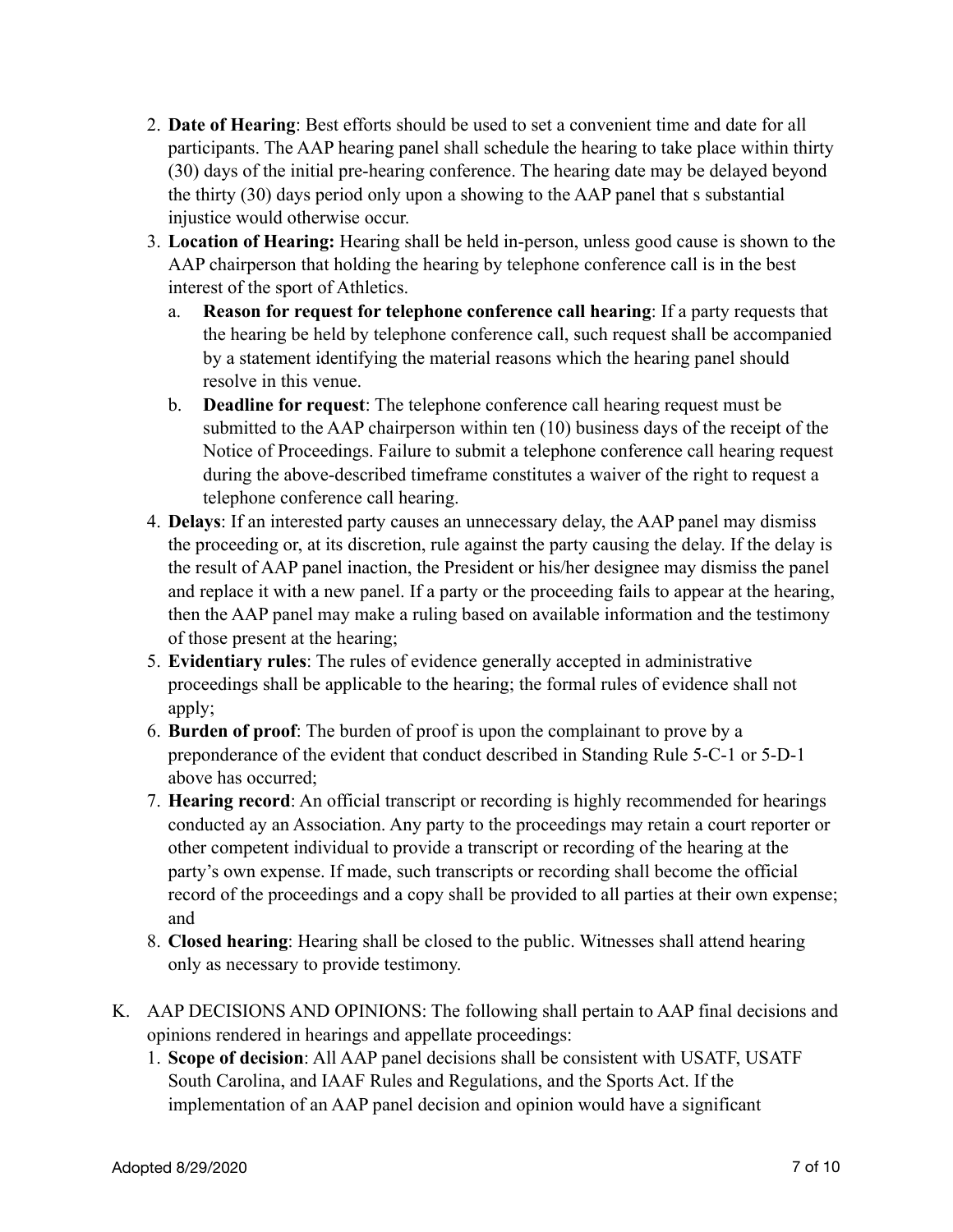budgetary impact on USATF South Carolina, the Budget Committee chair and/or the USATF South Carolina Treasurer shall review it and report their finding to the Board within thirty (30) days of the issuance of the opinion. In such instances, the decision and opinion shall not become final and binding unless and until approved by the Board. The Board shall determine to what extent any AAP decision and opinion having a significant budgetary impact on USATF South Carolina may be implemented, in light of fiscal consideration, and may remand the matter back to the AAP panel for modification based upon budgetary directives from the Board;

- 2. **Form of decision and opinion**: The AAP decision shall state in one or two brief sentences which party the AAP arbitrators have ruled in favor of. The opinion of the AAP panel shall set for the following:
	- a. **Issue:** The question(s) the AAP panel was asked to decide;
	- b. **Arguments**: A brief summary of the arguments made by each party;
	- c. **Finding of fact**: The finding of fact upon which the panel based its decision;
	- d. **Citations**: A Citation to the applicable IAAF, USATF, USATF South Carolina, Sports Act, or other applicable rule, bylaw or minutes, reports, guidelines, or other documents upon which the AAP panel decision is based, if any; and
	- e. **Stay provision**: Whether the effect of the decision shall be stayed in the event of an appeal, if appropriate;
	- f. **Frivolity**. In the event that either party presents so little support for their position that the AAP find it frivolous, they shall rule that the prevailing party is entitled to their costs in the action.
- 3. **Time frame**: An AAP panel shall issue a decision with respect to the disciplinary, formal grievance, or other proceeding within fifteen (15) days after the conclusion of the hearing. The panel shall render a written opinion no later than thirty (30) days after the conclusion of the hearing, or after the submission of any post hearing documentation to the panel.
- 4. **Effect of decision**: All AAP panel decisions shall be effective upon the date rendered, unless otherwise stated in the decision.
- L. APPEALS: The decision of the arbitrators may be appealed pursuant to USATF Regulation 11-P or other Regulation guiding such appeals.

# **RULE NO. 6 NATIONAL CHAMPIONSHIP REIMBURSEMENT**

A. JUNIOR OLYMPICS: The Association Treasurer shall reimburse all entry fees for USATF- SC athletes that compete at the National Junior Olympic Track & Field or Cross-Country Championships, when such event is part of a series of qualifying events. The Youth Committee shall provide a process for streamlining these reimbursements.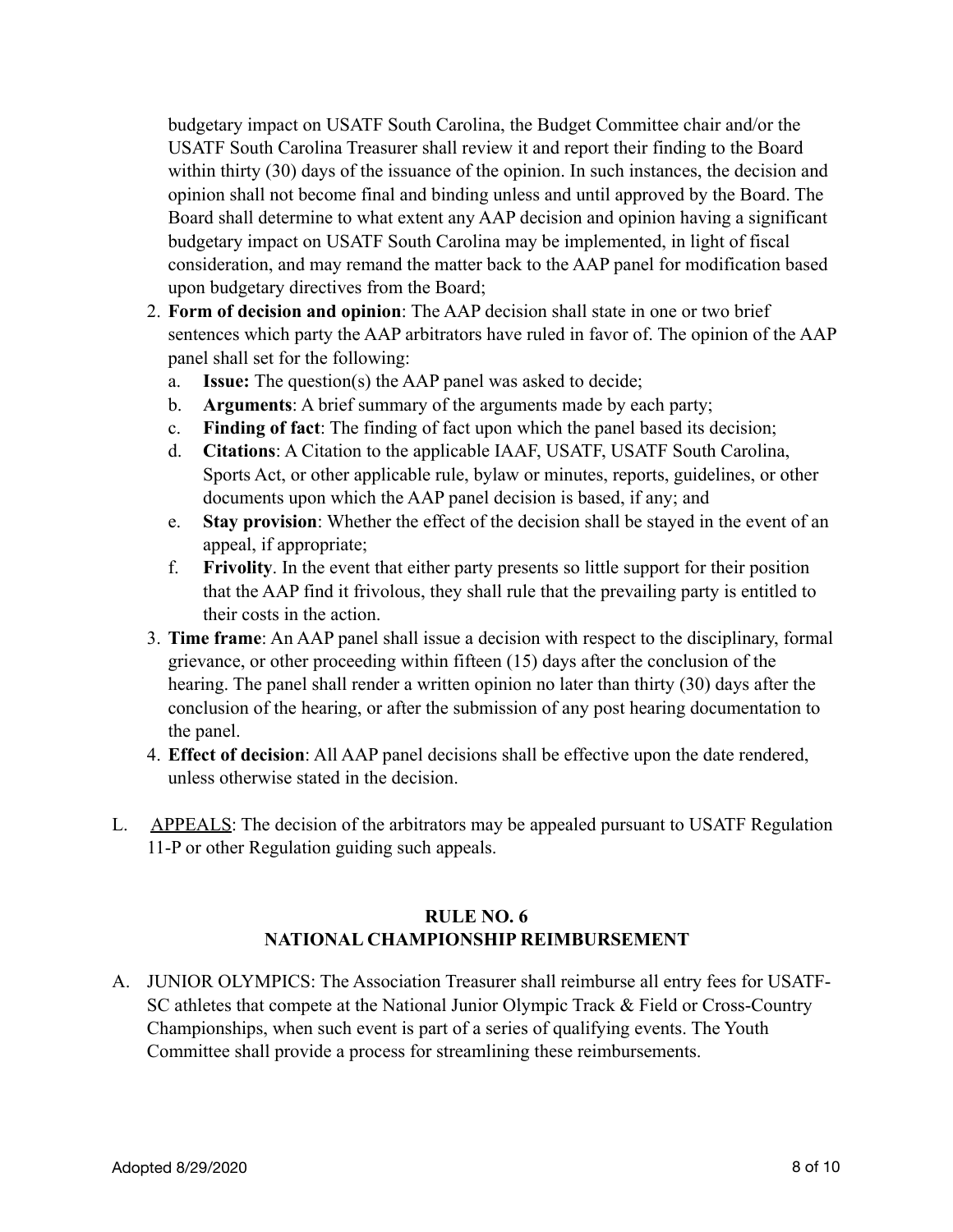B. USATF NATIONAL CHAMPIONSHIPS: The Association Treasurer shall reimburse all entry fees for USATF-SC athletes that compete at a USATF National Championship that requires a qualifying mark, or other qualifying standard. This shall apply to the National U-20 Championships, the National Senior Championships, and the Olympic Trials. The Association Officers shall annually determine if funds are available for entry fee reimbursement for these events based on budget projections. The Athletics Advisory Committee shall provide a process for streamlining these reimbursements.

### **RULE NO. 7 COACHES EDUCATION SCHOLARSHIPS**

A. COACHES EDUCATION SCHOLARSHIPS: The Association shall provide funds annually for scholarships for USATF-SC Coaches to attend Coaches Education courses including: Level 1, Level 2, and USATF online campus courses. The Coaches Education Committee shall recommend the numbers of scholarships to be made available each year. The final numbers of scholarships shall be determined by the Association Officers based on budget projections. The Coaches Education Committee shall provide a process for scholarship applications and awards. No member shall receive more that one award for a Level 1 course. No member shall receive more that one award for a Level 2 course.

### **RULE NO. 8 MERITORIOUS SERVICE AWARDS**

A. MERITORIOUS SERVICE AWARDS: These awards are to be presented to USATF SC Association members who have made significant contributions to both the Association and to the event groups within the jurisdiction of the Association. The awards may be given in either of the two categories: Outstanding Service (yearly) and Life Time Service (occasional).

## 1. **Nominations:**

- a. Potential award nominees shall be identified via nomination.
- b. Nominees are required to be a member of USATF South Carolina, in good standing.
- c. The nomination window shall be April 1st through May 31st.
- d. Nominations shall be due no later than May 31st.
- e. Nominations shall be submitted via email on forms prepared for this purpose.
- f. Nominations shall include written summary of why the nominee should be recognized.
- g. Nominations shall range from 250 500 words.
- 2. **Selection Process:**
	- a. The USATF-SC Association Officers shall establish a Selection Committee by March 31st of each year.
	- b. The Selection Committee shall review nominations starting June 1st.
	- c. A closed meeting shall be held before June 30th to select the winner.